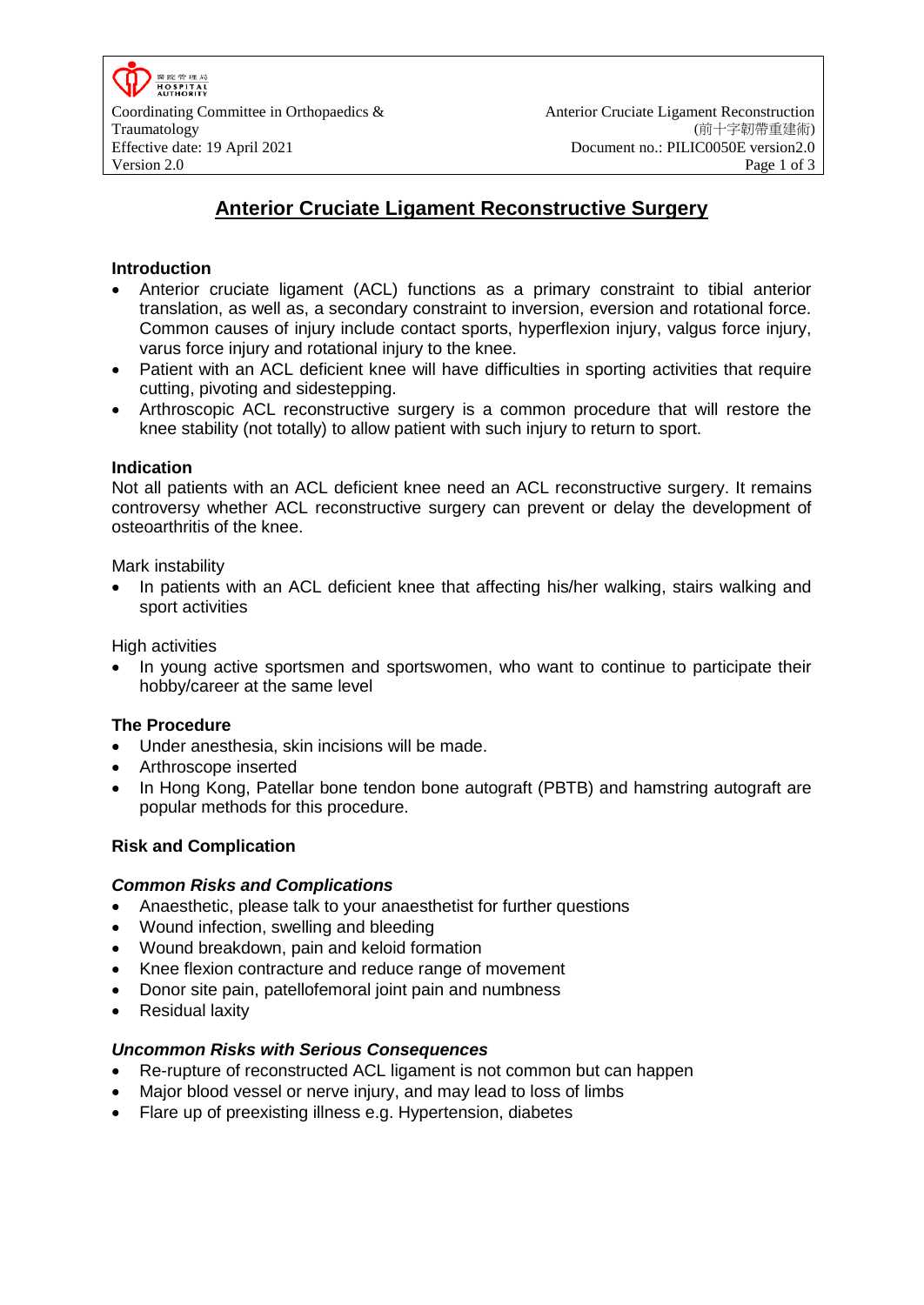零除管理局 **HOSPITAL**<br>AUTHORITY Coordinating Committee in Orthopaedics & Traumatology Effective date: 19 April 2021 Document no.: PILIC0050E version2.0

# **Before the Procedure**

- Restore full range of motion with emphasis to prevent extension lag
- Psychologically prepare the patient for the postoperative rehabilitation program that will last for 3 to 6 months. Surgery is only part of the treatment
- Blood tests, X ray, correct and optimizing existing illness. e.g. diabetes, asthma
- Physiotherapist assessment on muscle strength, baseline measurement, breathing exercise and physical conditioning of all unaffected limbs
- Fasting for 8 hours before surgery

## **After the Procedure**

- Diet as tolerated when fully conscious, usually normal diet by 24 hours
- Oral, intravenous or intramuscular analgesic as require. Pains usually settle down quickly after 2 to 3 days
- Cryotherapy and elevation to control swelling
- If there is a drain, it will usually be removed after 1 to 3 days

## **Possible Additional Procedure**

- Infection, it may require arthroscopic lavage, debridement and/or removal of implant
- Stiffness, it may require manipulation under anaesthetic
- Re-rupture
- Fracture of patella, it may require open reduction and internal fixation

## **Alternative Treatment**

Conservative treatments

 This can include muscle training exercise or bracing. Patient can also adjust their lifestyle to decrease their high demanding sport activities

Operations using other choice of reconstructive materials

- Allograft. No donor site pain and risk of disease transmission
- Availability problem in Hong Kong. Graft strength decrease with the procurement process
- Quadriceps tendon. Strong graft. Only one bone end
- Contralateral side PBTB. Not popular in Hong Kong

## **Follow Up**

- Most patients can weight bear with support after a few days and most patients can be discharge within one week. Braces are occasionally prescribe
- Most patient can resume contact sport in 6 to 12 months
- You should keep your wound clean and dry
- You must follow instructions strictly on taking medication, see the doctor as scheduled
- If you have any excessive bleeding, collapse, severe pain or signs of infection at your wound site such as redness, swelling or fever, see your doctor immediately or attend the nearby Accident and Emergency Department

**Remarks**